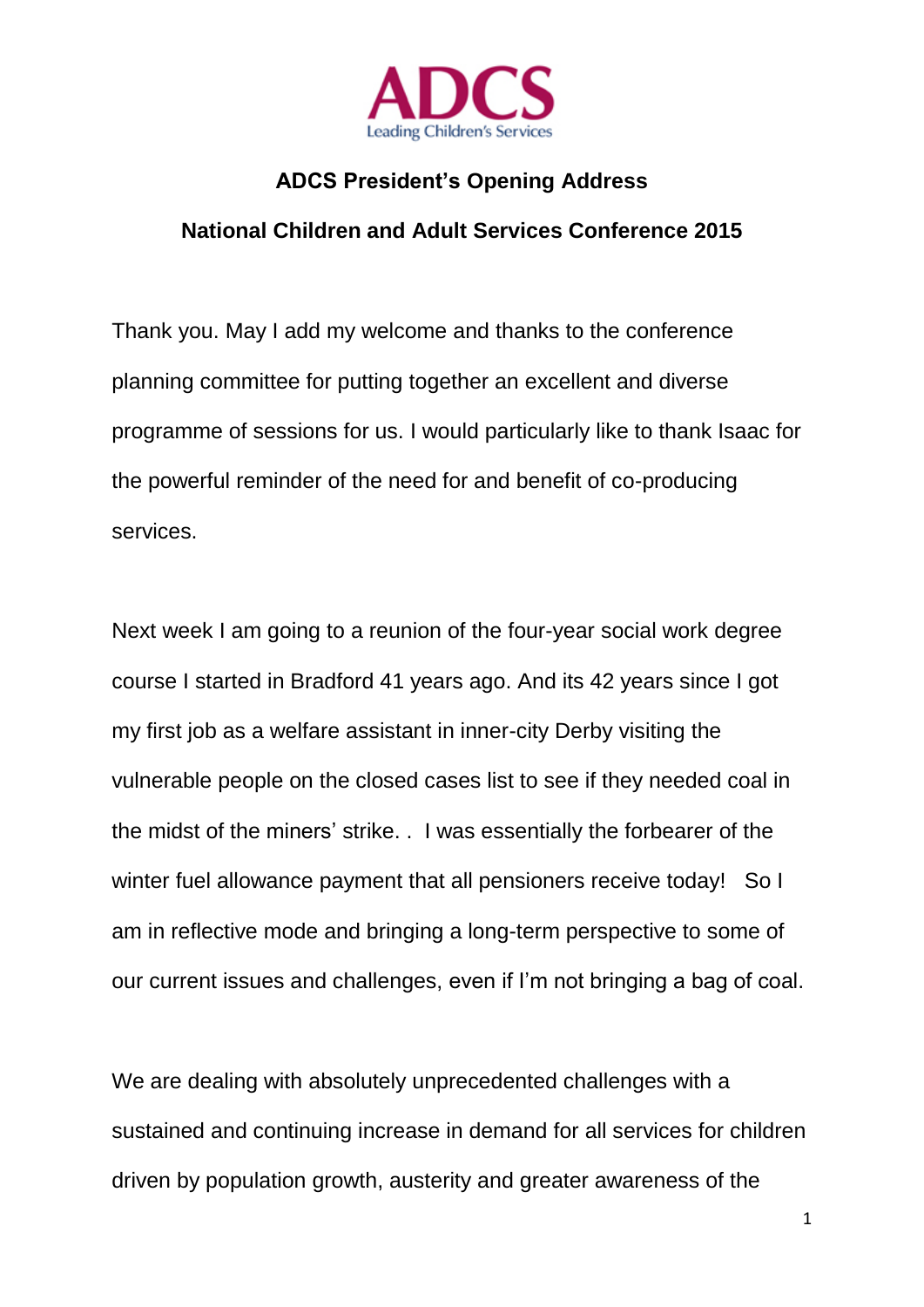

harm done by phenomenon such as child sexual abuse not even recognised 40 years ago let alone addressed.

The scale of reduction in **funding** for public services has been well described. But the full impact of reductions in planned spending by local authorities and others has still not yet been felt.

I have spoken before about my worry that a disproportionate impact of these reductions is bound to fall upon early intervention and preventive services. And that this could mean that we lose capacity from the system to prevent the need for greater levels of help later on. This is a real danger.

But it's important to recognise the cumulative impact of other reductions in the wider system too. The impact of reductions on public health funding and reductions in view for the Youth Justice Board are just a couple of examples of recent changes which will amplify this risk.

We know that local elected members across the country have protected spending in children's services as well as adults. But we know that this has already been at a heavy cost in terms of reducing other services.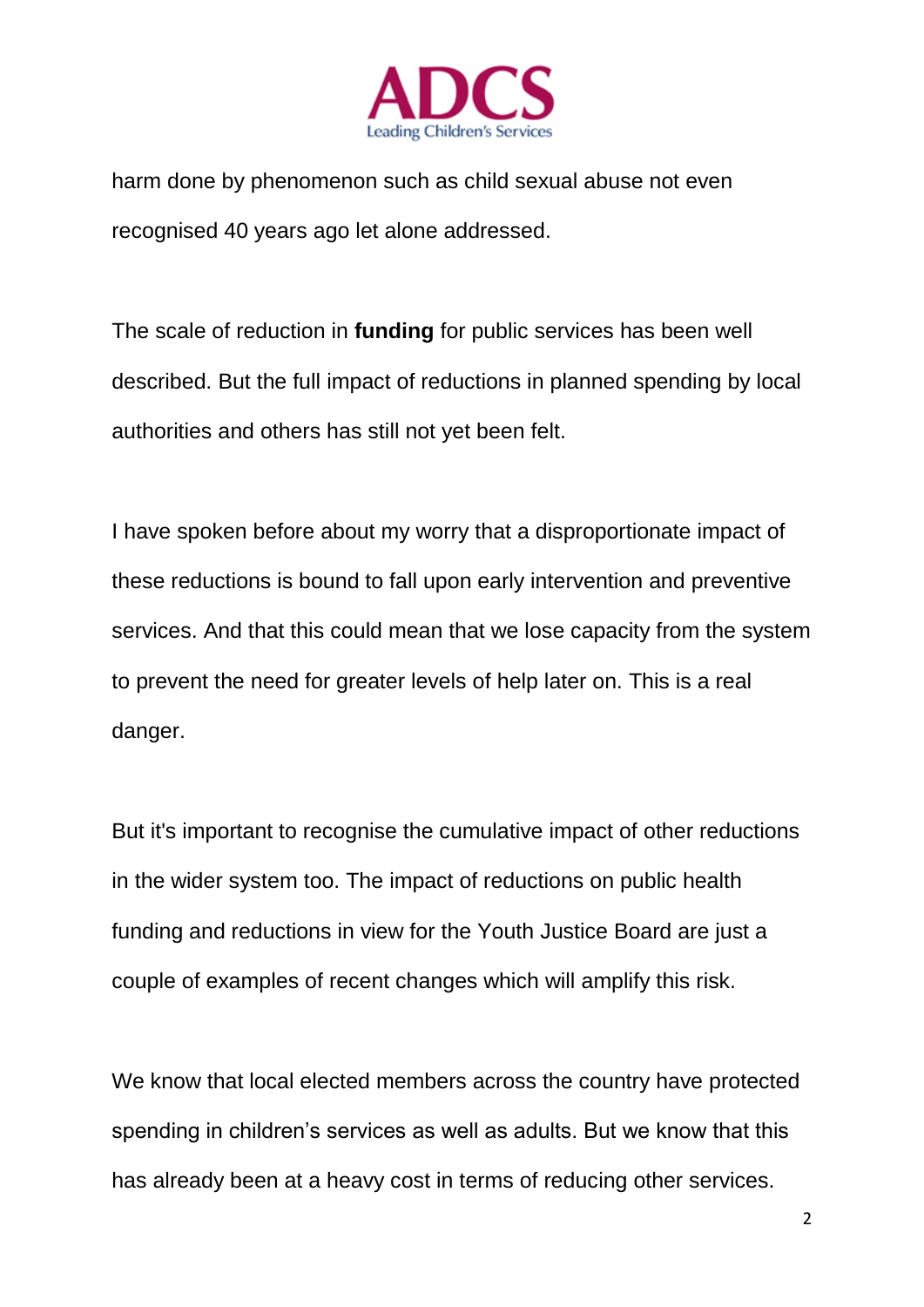

There is a limit to how much more can be done. The next round of reductions will run the risk that in many places we will not be able to meet core requirements.

Of course we are looking creatively to find new ways of working which make better use of scarce resources. So local agencies are integrating their approaches and developing new models of working. In the midst of these challenging circumstances we are seeing creativity and the flourishing of partnership approaches. We are also seeing the emergence of a new relationship between local authorities and the communities they serve, putting more control with local people to coproduce new solutions.

But as we go forward we need to have robust national oversight of the impact of increases in demand as well as reductions in spending. So we welcome the work that has been commissioned by the DfE and MoJ to understand better the changes in demand and consider the resources that might be needed for the future. We have to find the right way of ensuring that sufficient resources are made available across the system to meet the needs of the most vulnerable members of our society.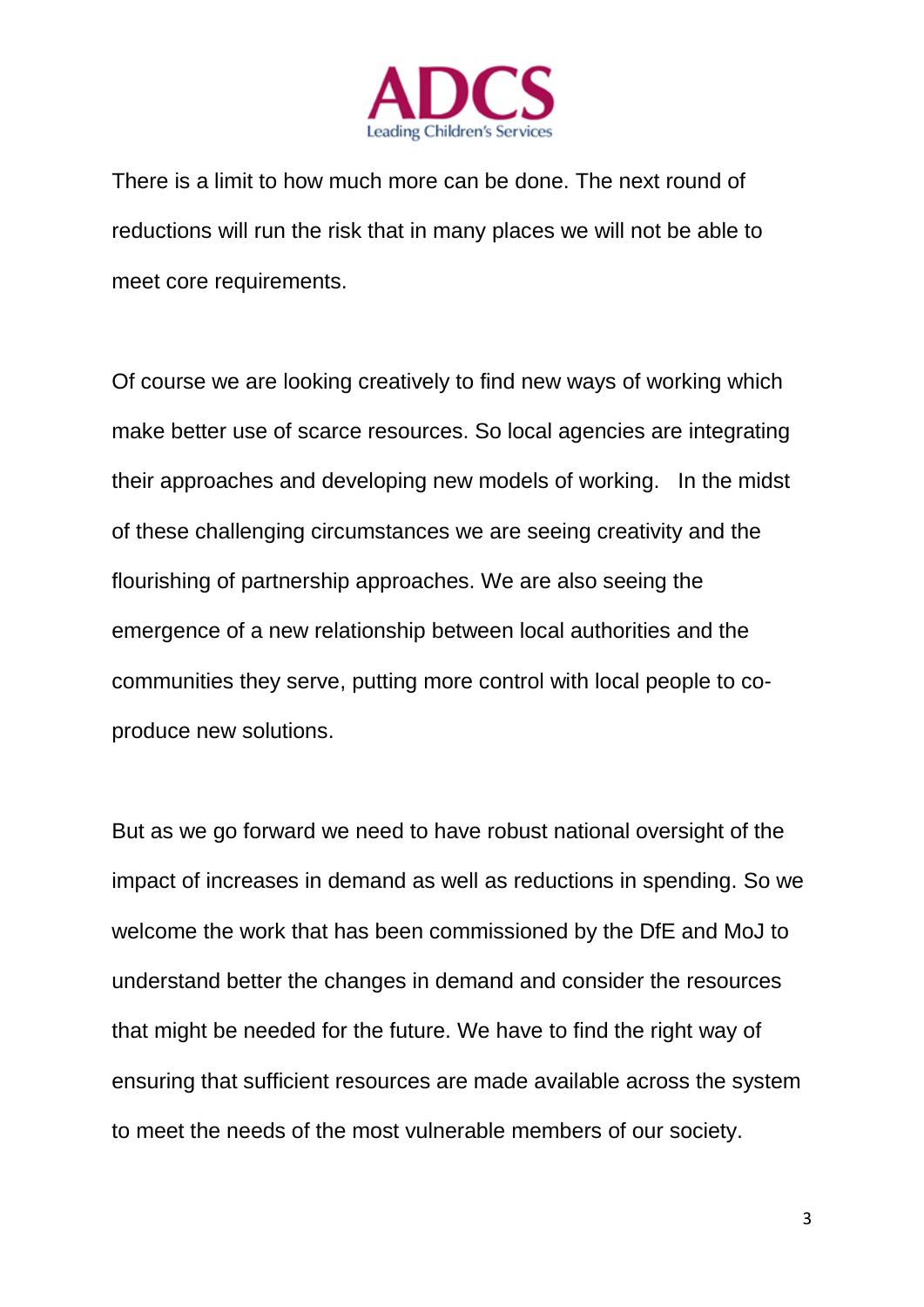

It's undoubtedly the case that significant reduction in public spending has driven the need to **innovate and collaborate** across public agencies at a pace we have never seen before. We are seeing practice running ahead of policy. And in this hot house we're seeing experimentation and radically different ideas emerging including different ways of providing services and different ways of working. But in embracing the new we must not discard the lessons from experience.

So, the core function for Directors of Children's Services as envisioned in the 2004 Act, whatever else that role might combine with in local arrangements, is to keep a clear line of sight on how well these fast changing arrangements on the ground at a local level, work for local children. And our commitment to doing that has never been stronger and arguably has never been more needed. This is particularly pertinent in **protecting children from harm**.

Those of you with long memories will recall that Area Child Protection Committees were formed in 1974 because of a lack of inter-agency working between professionals which could have saved the life of Maria Colwell. Almost 30 years later and following Lord Laming's enquiry into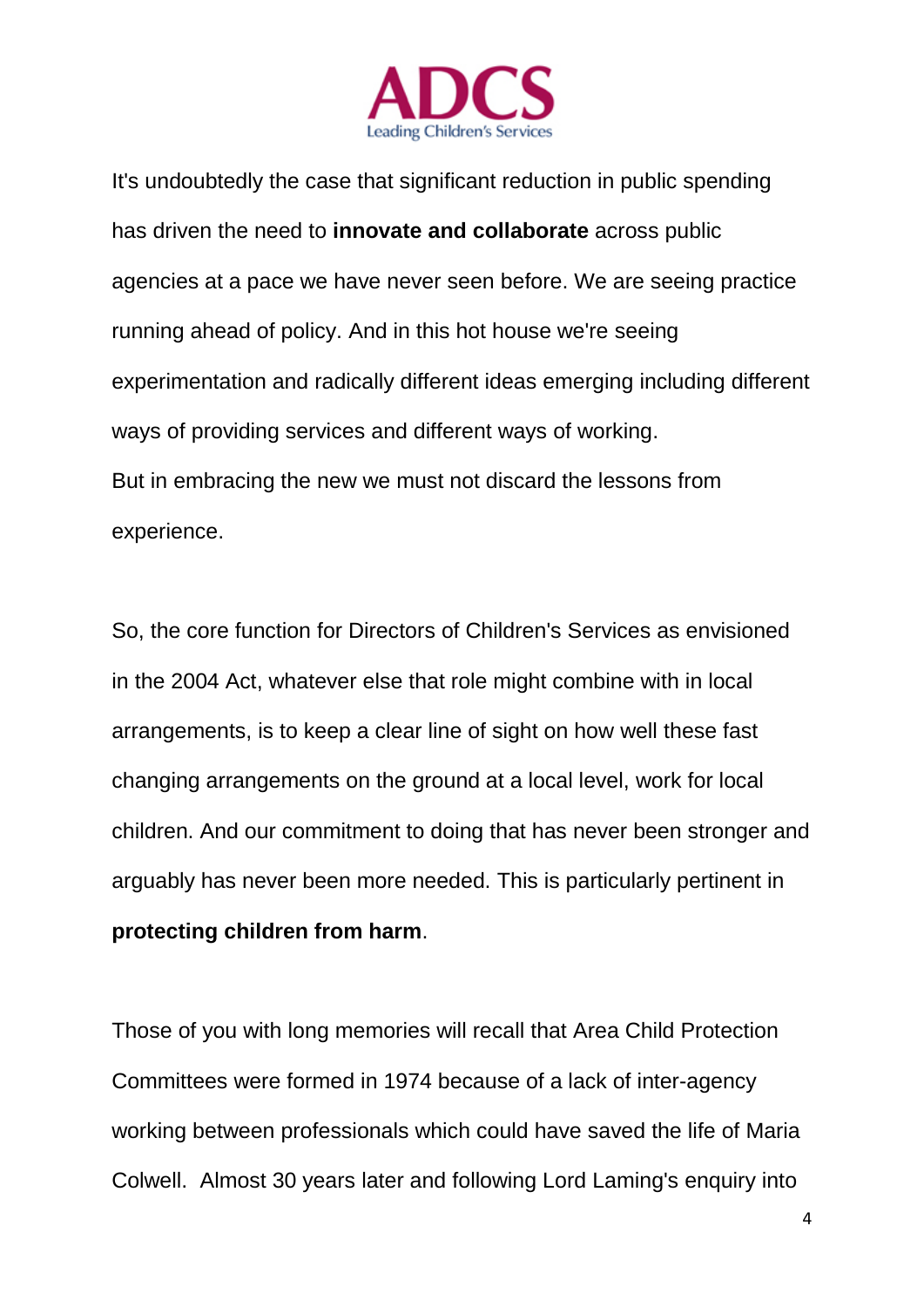

the death of Victoria Climbie, arrangements were made to put those partnerships onto a stronger and statutory footing- and LSCBs were created in 2004 by the same Act.

ADCS fully supports the statutory requirement, defined in the Children Act 2004, for every top tier local authority in England to establish an inter-agency **LSCB**

But there has been a loss of clarity about the role of LSCBs in some quarters. Not helped by confusion which has arisen because of mission creep, where additional expectations have been incrementally placed on LSCBs by OFSTED and government, which in turn is limiting the effectiveness of some of those Boards.

Today, ADCS will publish a policy position paper on LSCBs. We've thought long and hard as to whether there's a radical alternative to the LSCB. There isn't in our view. If we didn't have them, we'd end up inventing something similar. But, their role needs to be clearly focussed and implemented with confidence in order to fulfil the principal statutory objective of LSCBs – ensuring that work **to protect** children is properly co-ordinated and effective. Widening the preventative remit of LSCBs, detracts from the core function. Whilst the LSCB must be the fulcrum where agencies are held to account for their safeguarding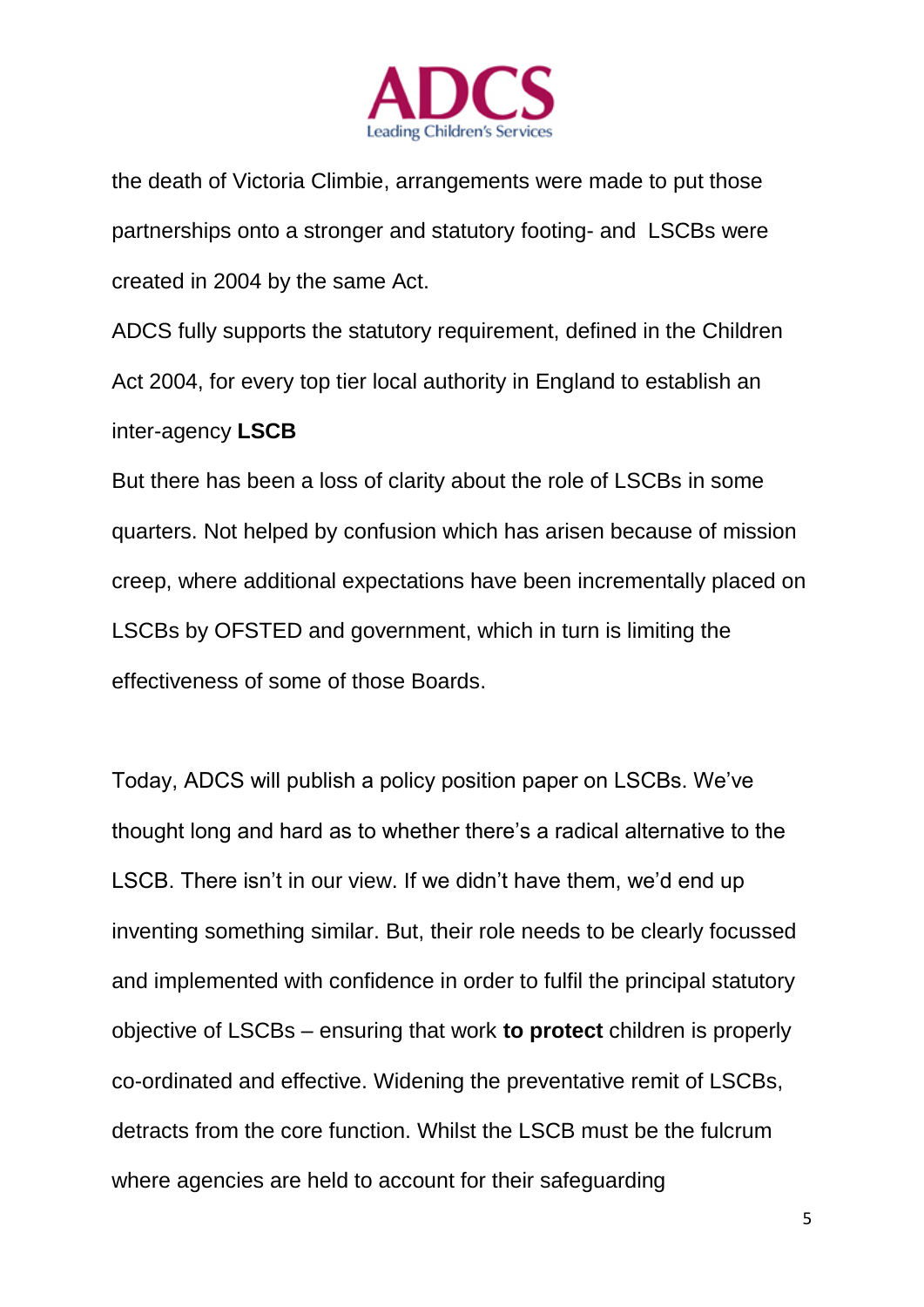

responsibilities, it may not necessarily be best placed to fulfil the wider preventative work. We are committed to working together to clarify and thereby strengthen to role of LSCBs and to establishing a more appropriate way in which to judge the effectiveness of the work of LSCBs.

And that of course brings me to **Ofsted**!

Our stance on the Single Inspection Framework together with the LGA and SOLACE is well understood. And yet OFSTED and government are determined to complete the cycle of this dysfunctional process which will inevitably carry on generating the kind of headlines over the next 18 months, that we have already seen: that two thirds of local authorities are failing in their responsibilities towards children. This is not only irresponsible it's plain wrong.

Why is it that we've arrived at a point where the overall findings from these inspections are weighted too heavily towards a negative? Ofsted is worried that later someone will say that they got it wrong and therefore default to defensive inspection. Defensive inspection is just as dangerous as defensive frontline practice.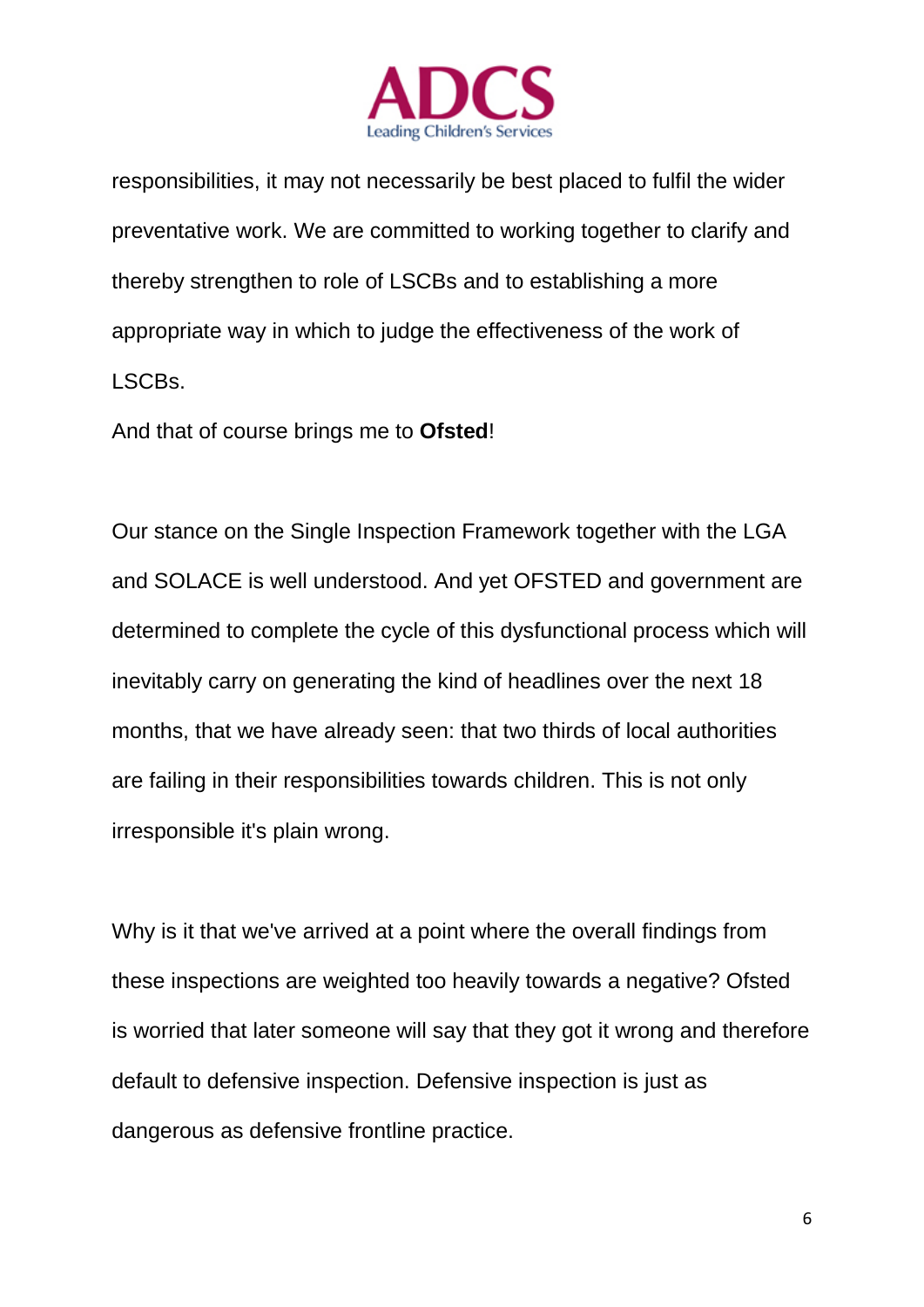

And let's be clear conference, that despite inspection judgments, despite media coverage to the contrary, England remains one of the safest countries in the world for children. In June this year, the NSPCC published its annual *How Safe Are Our Children* research.

- There has been a 60 per cent decrease in the five-year average rate of child deaths due to assault and undetermined intent over the last 30 years
- There are more children than ever in the child protection system and being protected. Between 2002 and 2014 the number of children subject to CPPs increased by 88 per cent, in 2014 that means there were 48,300 children subject of a Child Protection Plan
- As the NSPCC report says "the number of children dying as a result of homicide or assault remains in long term decline"

Let me touch next upon **social work reform** – a matter that is close to all of our hearts in this room. Innovative approaches developed through the step up and front-line initiatives have introduced fresh momentum to the development of high-quality initial social work training. And social work educators partnering with local authorities through social work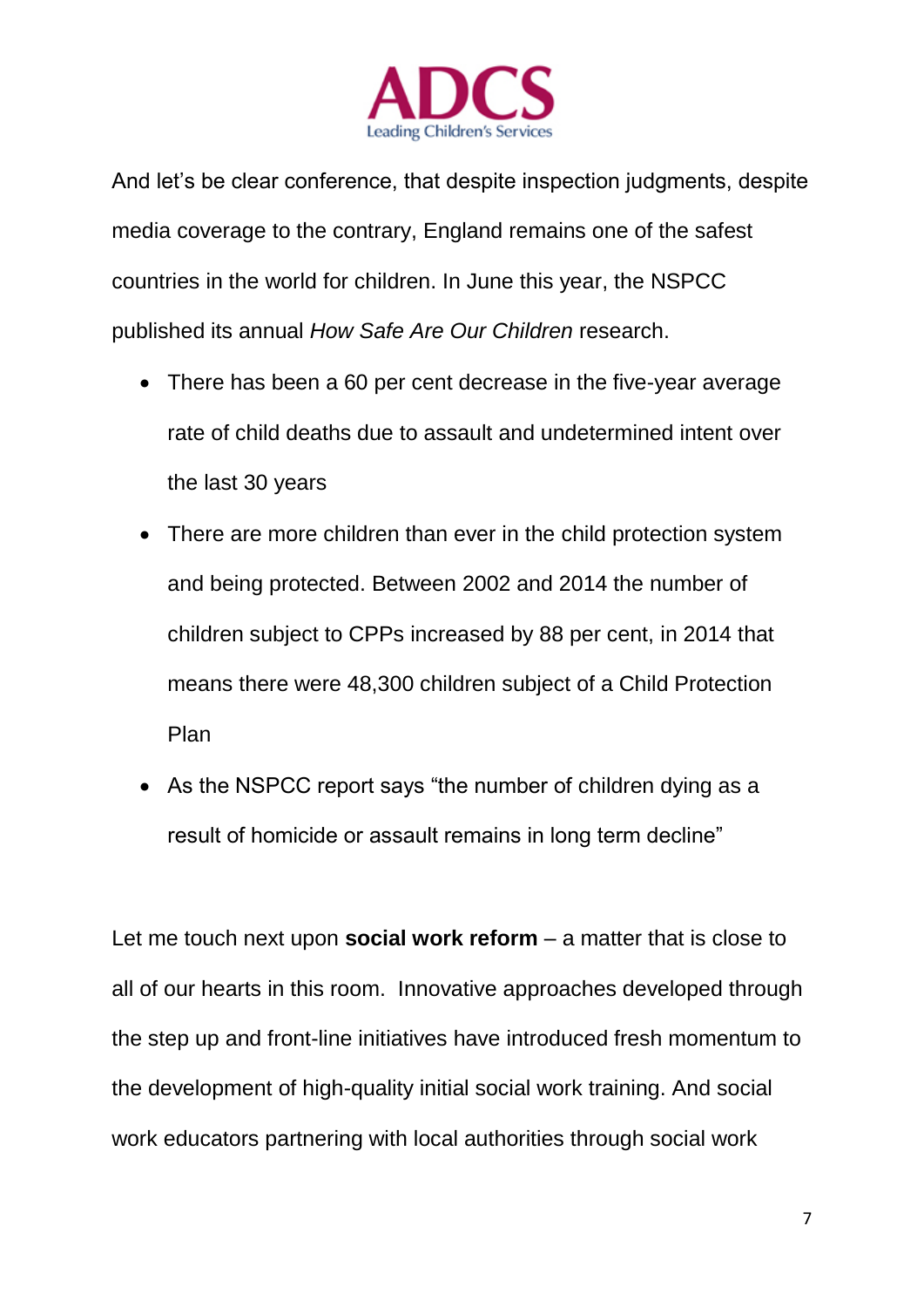

teaching partnerships have great potential to drive stronger links between academia and current practice at a local level. But we must make sure that we don't create a two tier training system and we must keep an overview of the market for initial training to ensure we manage the supply of high quality social work staff in future. We must not inadvertently destabilise the system we are aiming to strengthen.

The introduction of three assessed and accredited statuses for children's social workers has potential to improve consistency of practice as well as confidence in the capability of those staff on the part of others. It will be particularly important that our learned friends of the judiciary have improved confidence in the quality of social work decision-making; social workers are experts and their role in care proceedings must be seen as such.

But we must make sure implementing accreditation doesn't become over-elaborate and must be embedded within arrangements that local authorities already have for career development and progression. We must keep coherence with adult social work. And, it must not become an additional burden or a distraction.

8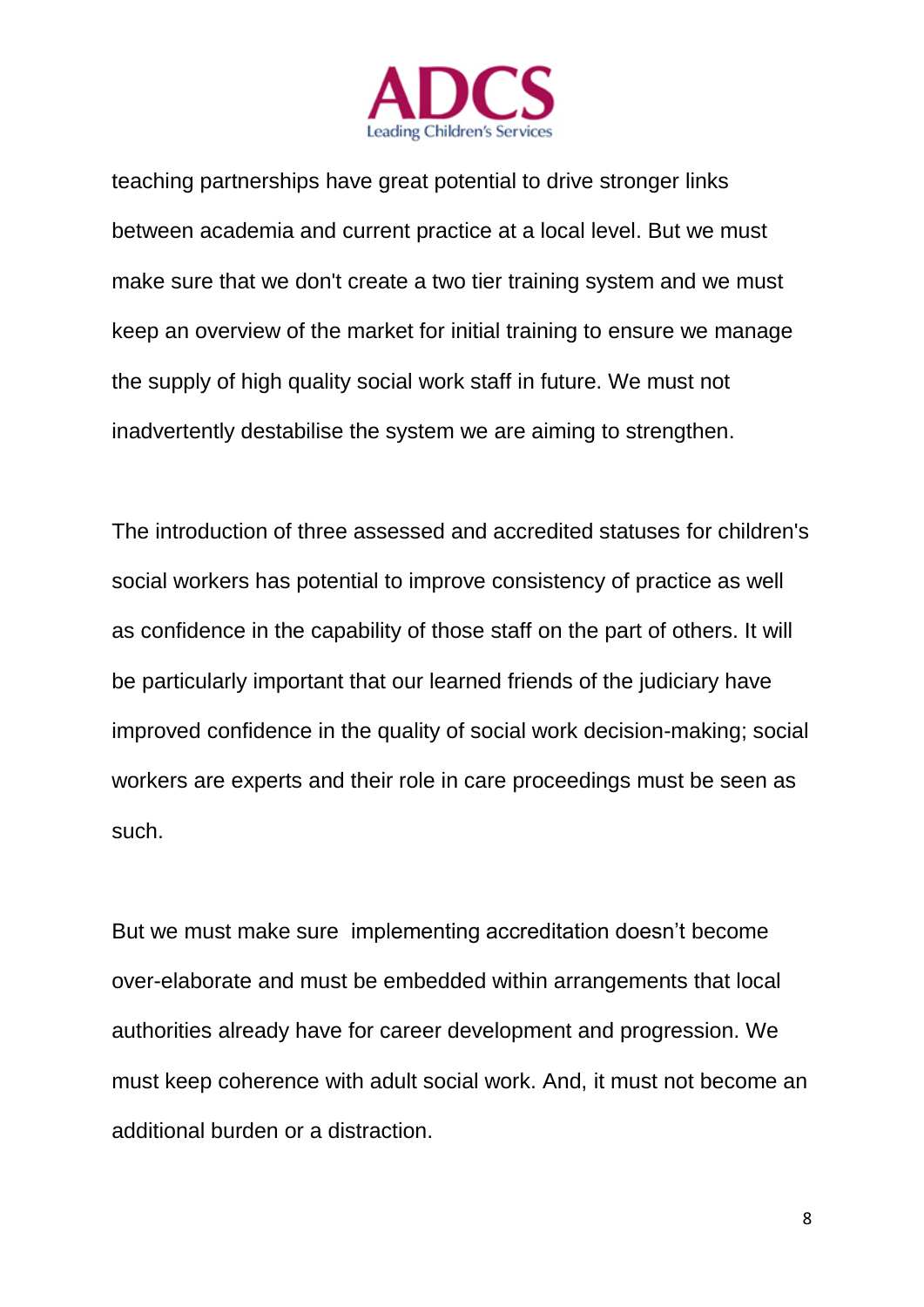

Let me turn now to **schools** which are another of the frontiers of rapid innovation where front-line practice, when unleashed, runs ahead of policy and strategy, inspection and regulation. We see this all the time at local level. If you empower frontline workers to solve problems in a collaborative way with their colleagues and service-users, without having to refer excessively to senior managers for decisions or for guidance, they come up with imaginative ways of doing things which you could not have invented top-down.

At a national level I believe we are seeing this effect in relation to the place of schools within our wider systems.

There has been a presumption in government that local authorities are reluctant to collaborate with the academy system in order to make sensible local arrangements to improve the standards in all schools. But here an important opportunity could be missed to make the most of existing local infrastructures and expertise, instead of implementing duplicate structures to oversee the improvement of coasting and failing academies and free schools.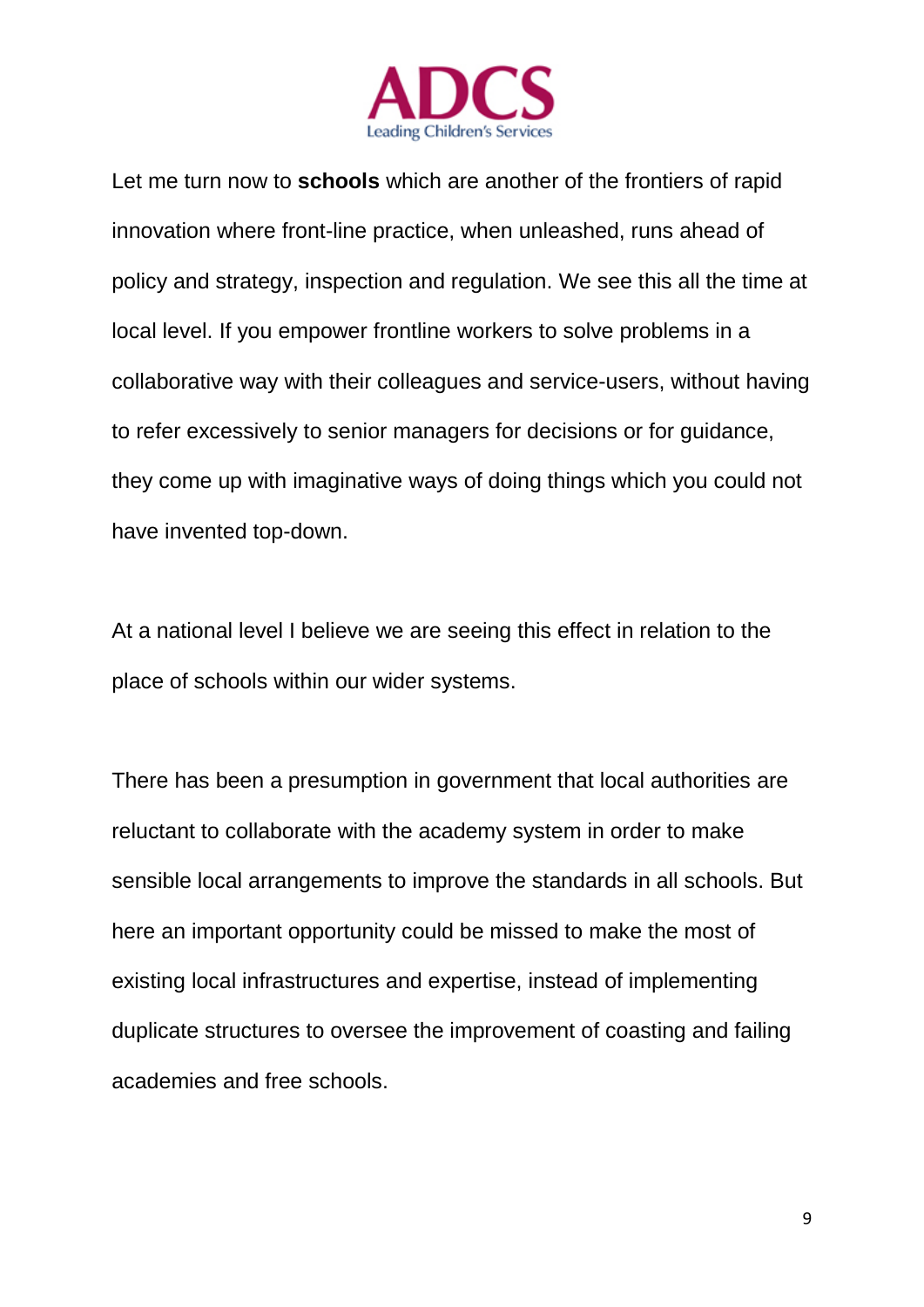

So at national level there has been a policy stand-off, in which government is resisting a logical next development, which is to consider how schools across the whole system can use their combined resource for improvement more effectively. Actually the news is at local level people are getting on and making this happen already.

So we are already seeing productive relationships between Regional Schools Commissioners, academy chains and OFSTED Regional Directors engaging with schools and local authorities to think about how a combined focus on improvement can be orchestrated in a more coherent way.

At the same time conversations about **regional devolution** are being driven by the recognition that learning at all ages is absolutely central to the economic wellbeing of local places. Proposals from several regions to place education as a key strand of regional agendas could create new opportunities to think about how we can connect business and skills to growing the economy, with schools creating opportunity at the heart of local communities.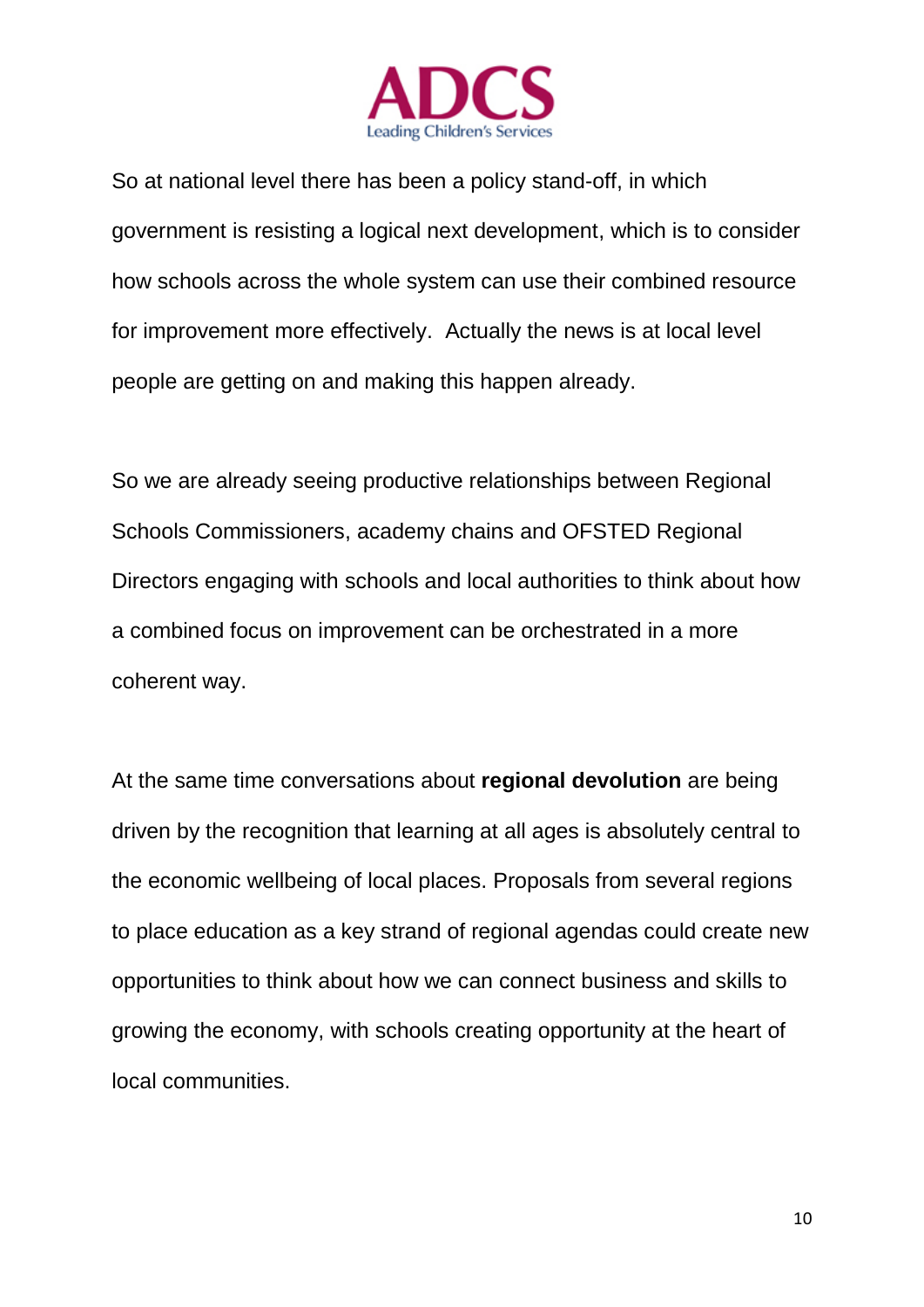

Think what we could achieve if we could join all this together! But it does require a relaxation of national constraints in order to flourish.

For the avoidance of doubt. This is in no way a manifestation of local authorities wanting to get into the business of "running schools". I'm puzzled by the re-emergence of this fallacy as far as I can see any such illusion died more than 20 years ago!

As well as frontline practice running ahead of policy I would also suggest that we are seeing **partnership working** progressing more quickly at a local level than nationally, with some notable exceptions, like the constructive work on the Children and Young People's Mental Health and Wellbeing Strategy "Futures in Mind" and cross governmental work to understand and explore ways of supporting work on child sexual exploitation. But, we need to see far more joined up approaches from government itself. We have high hopes of the Cross Ministerial Taskforce on child protection chaired by Nicky Morgan, Secretary of State for Education and we will do all we can to support this important work as we go forward.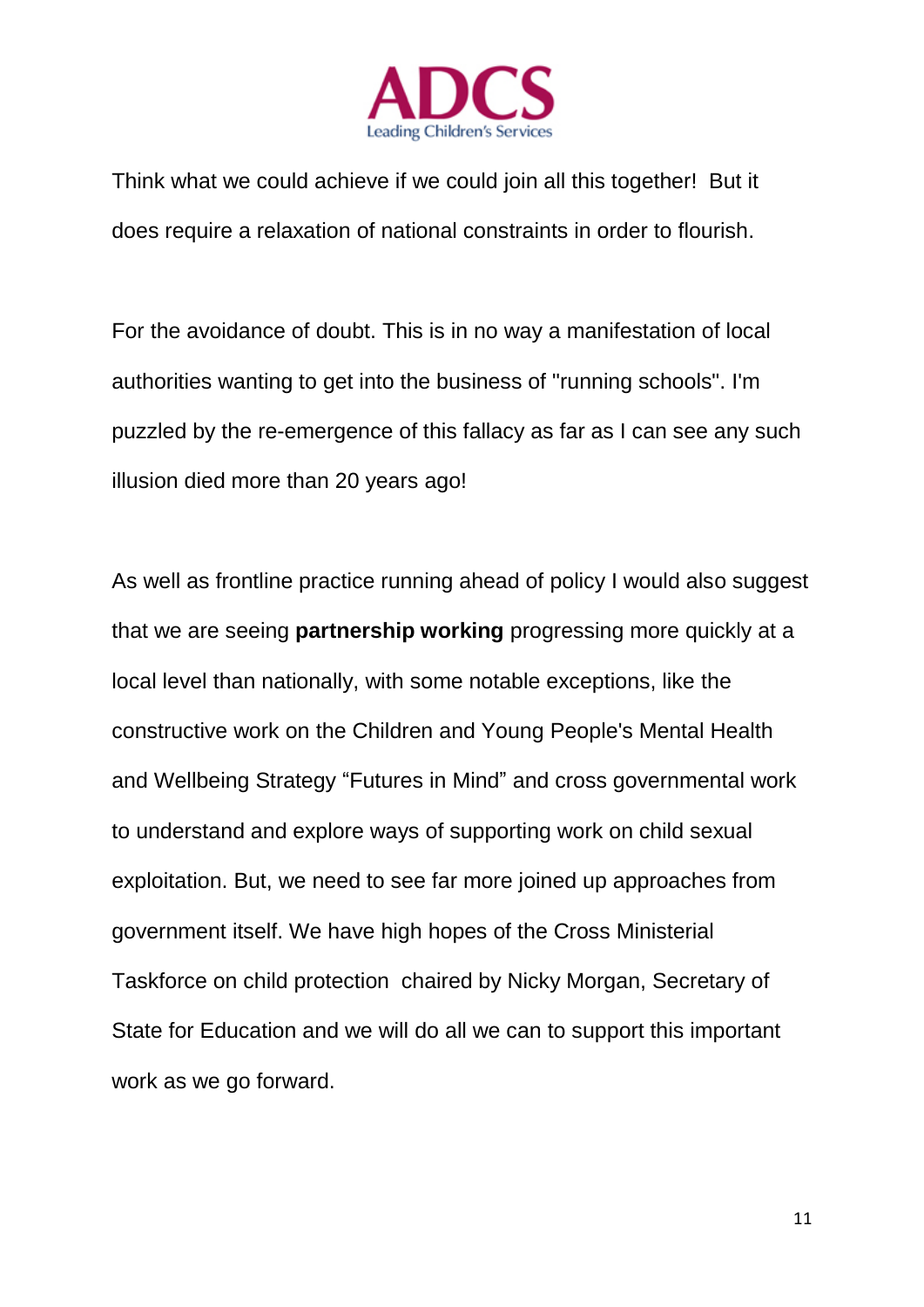

How do we capture all the energy and goodwill as well as the effort which is already been putting into this **partnership and improvement** work for the benefit of others and for the system as a whole?

This is a fertile line of thinking for the future. In our relentless pursuit of improvement we are not, contrary to the position sometimes portrayed, constrained by ideology. Above all we are pragmatists. This is particularly true of course in my home region of Yorkshire and the Humber where pragmatism and plain speaking go hand in glove. Where all 15 authorities collaborate on all sorts of things.

Across the range of complex and difficult work which makes up children's services we are often succeeding. And, in the true spirit of sector-led improvement, we are sharing our learning not only within regions, but increasingly across regions, working closely with LGA and I hope in the future with organisations like SCIE too.

This is not a sector on its knees and feeling helpless, even if we are seriously challenged by the circumstances in which we are trying to do a good job for children and families.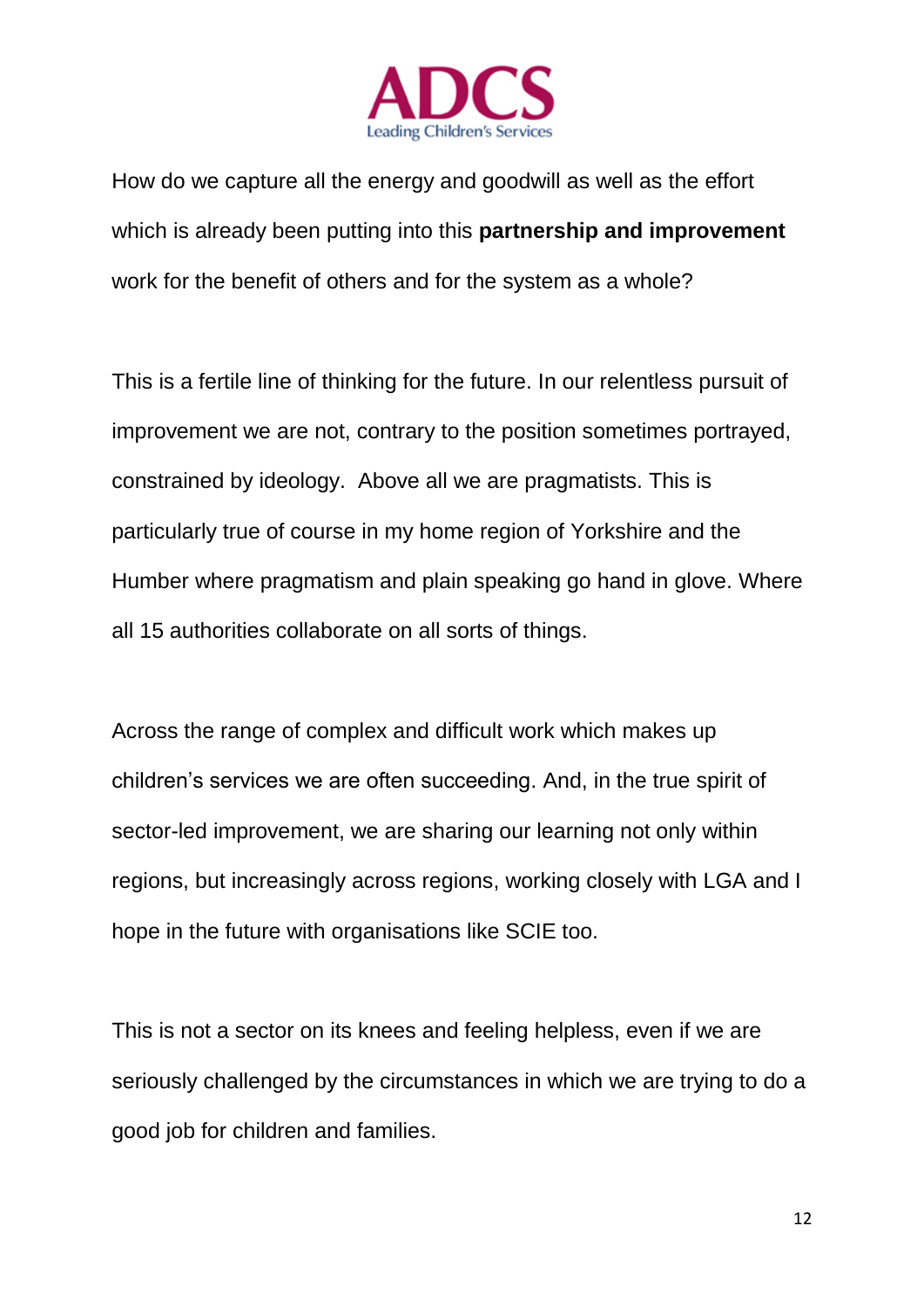

This is a sector owning responsibility for the quality of what we do and driven to find ways of achieving better outcomes for local children and families about whom we care so passionately. This is what we are about. This is what we do.

And because of the clarity of the statutory responsibilities we carry as directors of children's services and lead members, we have the strength to pursue that responsibility relentlessly whatever the system might throw in our direction whether that be lack of resources, policy adhocracy or system change.

## **Conclusion**

Conference, let me draw my remarks to a close. We may be on the Jurassic coast here in Bournemouth, but there isn't a dinosaur amongst us – we're innovators, creative problem-solvers and most of all, we are driven by our commitment to continuously improve the lives of the citizens we are either elected or employed to serve.